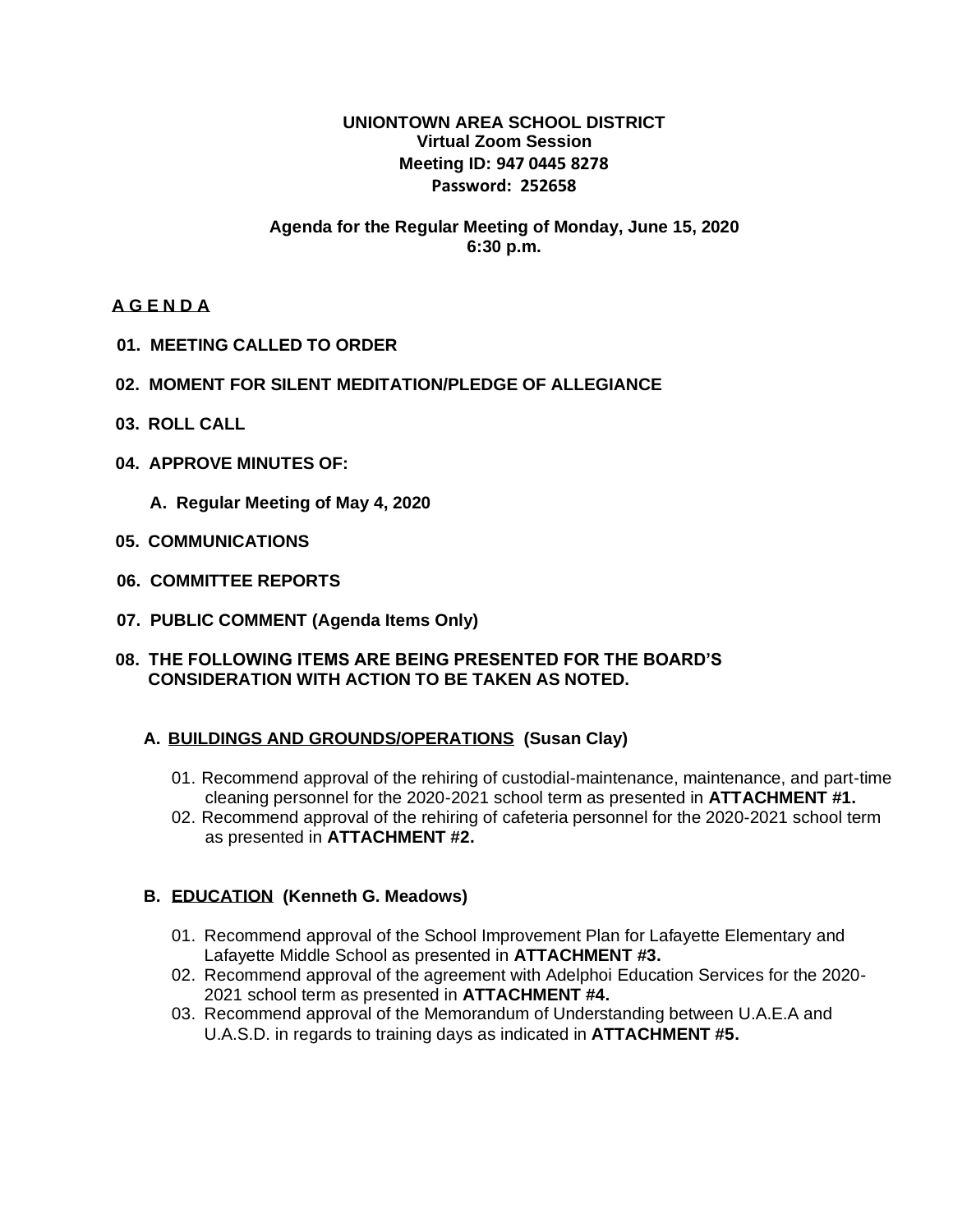# **C. FINANCE (William Rittenhouse, Jr.)**

- 01. Recommend approval of the **final budget** for the 2020-2021 school term in the amount of **\$50,920,861.00 as presented in ATTACHMENT #6.**
- 02. Recommend approval of the **Real Estate Tax Levy** as per the following resolution:

 BE IT RESOLVED AND ENACTED by the Board of School Directors of the Uniontown Area School District, Fayette County, Pennsylvania, and it is hereby resolved and enacted by the authority of same, THAT, to pay the current expenses of the Uniontown Area School District for the fiscal year beginning July 1, 2020, to pay for the establishing, enlarging, equipping, furnishing, and maintaining of the public schools in the Uniontown Area School District; to pay up to and including the salaries and increments of the teaching and supervisory staff; to pay rentals due any municipal authority or nonprofit corporation, or due the State Public School Building Authority; to pay interest and principal on any indebtedness incurred pursuant to the Act of July 12, 1982 (P.L. 781, 1959); and to pay the cost of carrying out the provisions of the Public School Code of 1949, and the amendments and supplements thereto; there is hereby levied a tax on each dollar of total assessment of all real property assessed and certified for taxation in the Uniontown Area School District of **16.64 mills or \$16.64 on each \$1,000.00** of assessed valuation of taxable property, to be collected according to law.

03. Recommend approval of the **Per Capita Tax Levy 679** as per the following resolution:

 RESOLVED, by the Board of School Directors of the Uniontown Area School District, and by virtue of the authority vested in it by Section 679 of the Public School Code of 1949, as amended, that a per capita tax of Five Dollars to provide revenue, for general school purposes be, and the same is hereby levied, assessed, and imposed upon each resident or inhabitant of the Uniontown Area School District who shall have attained the age of eighteen (18) years on or before July 1, 2020.

- 04. Recommend approval of the **Act 511 Earned Income Tax** Continued as per the following resolution: RESOLVED, that the Earned Income Tax Resolution of the Uniontown Area School District be continued for the fiscal year commencing July 1, 2020.
- 05. Recommend approval of the **Act 511 Local Service Tax (formerly known as (Occupational Privilege Tax)** Continued as per the following resolution: RESOLVED, that the Local Service Tax Resolution of the Uniontown Area School District be continued for the fiscal year commencing July 1, 2020.
- 06. Recommend approval of the **Act 511 Per Capita Tax** Continued as per the following resolution: RESOLVED, that the Per Capita Tax Resolution for the Uniontown Area School District be and the same is hereby continued for the fiscal year commencing July 1, 2020.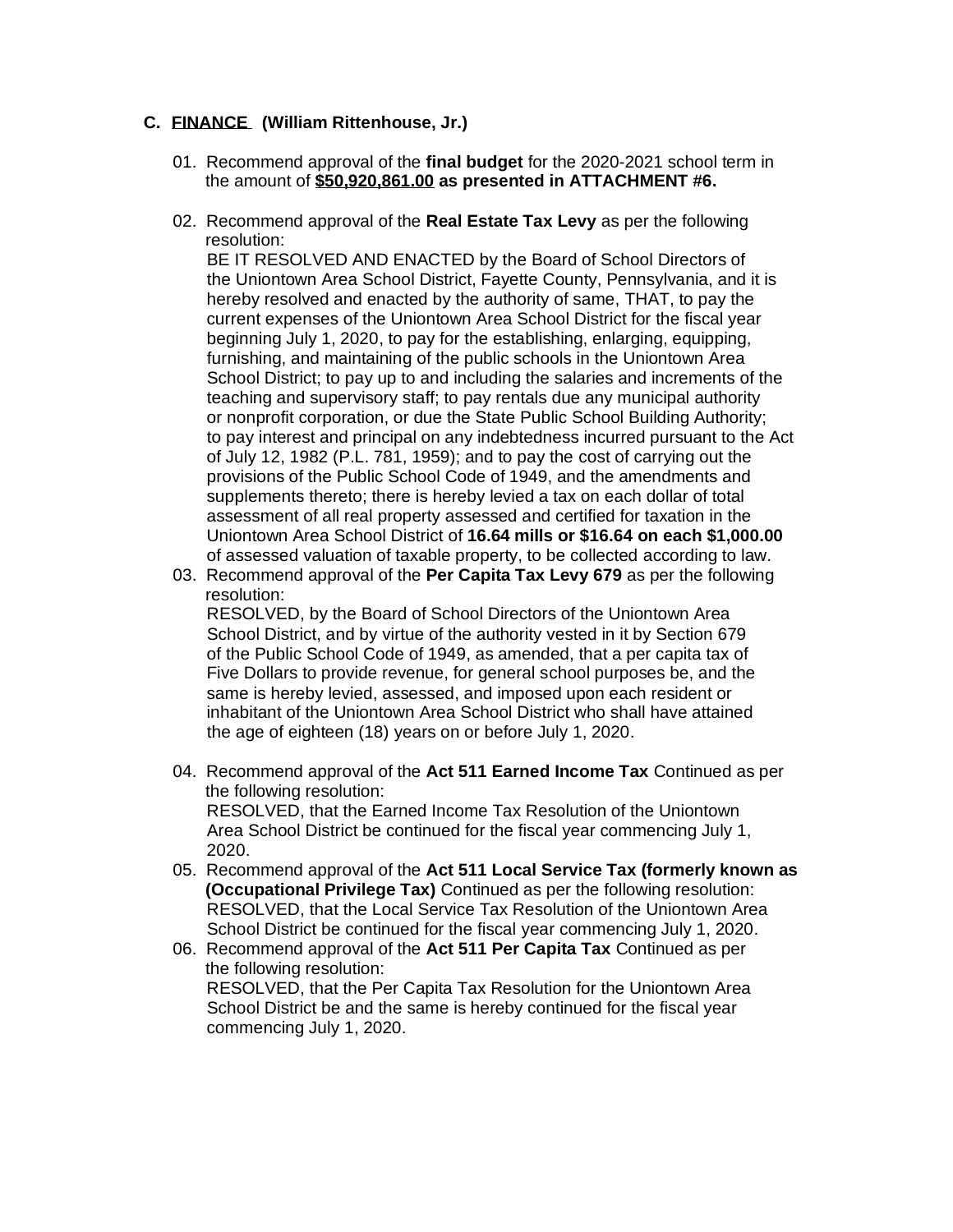- 07. Recommend approval of the **Act 511 Mercantile Tax** Continued as per the following resolution: RESOLVED, that the Mercantile Tax Resolution for the Uniontown Area School District be and the same is hereby continued for the fiscal year commencing July 1, 2020.
- 08. Recommend approval of the **Act 511 Amusement Tax** Continued as per the following resolution: RESOLVED, that the Amusement Tax Resolution for the Uniontown Area School District be and the same is hereby continued for the fiscal year
- commencing July 1, 2020. 09. Recommend authorizing August 1, 2020 for the 2020 school tax bills.
- 10. Recommend approval to print and mail out the real estate tax notices.
- 11. Recommend approval of depositories for the 2020-2021 school term as presented in **ATTACHMENT #7.**
- 12. Recommend approval of the Blue Cross/Blue Shield Insurance Rates for the 2020-2021 school term as presented in **ATTACHMENT #8.**
- 13. Recommend approval of the Commercial Insurance Package to be awarded to the Sprowls Insurance Agency for the 2020-2021 school term as presented in **ATTACHMENT #9.**
- 14. Recommend approval of the following financial statements for April and May, 2020:
	- (a) General Fund Treasurer's Report
	- (b) Federal Funds Treasurer's Report
	- (c) Budget and Revenue Report
- 15. Recommend approval of payroll for May and June, 2020
- 16. Recommend approval for payment of the following bills authorizing and directing Officers of the Board to issue vouchers for same:
	- (a) General Fund

| (c) Federal Funds |  |
|-------------------|--|
|                   |  |

- 17. Recommend approval for payment of the following bills due on or before Monday, July 20, 2020, authorizing and directing Officers of the Board to issue vouchers for same: (a) General Fund
	- (b) U.A.H.S. Construction Fund
	- (c) Cafeterias
	- (d) Federal Funds
- 18. Recommend approval of the Homestead & Farmstead Exclusion Resolution as presented in **ATTACHMENT #10.**
- 19. Recommend approval of the rehiring of secretaries, clerks and aides for the 2020-2021 school term as presented in **ATTACHMENT #11.**
- 20. Recommend approval of the rehiring of confidential assistants for the 2020-2021 school term as presented in **ATTACHMENT #12.**
- 21. Recommend approval to set the bond for the treasurer at \$5,000 with the District paying for the cost of same.
- 22. Recommend approval to set the bond for the board secretary at \$20,000 with the District paying for the cost of same.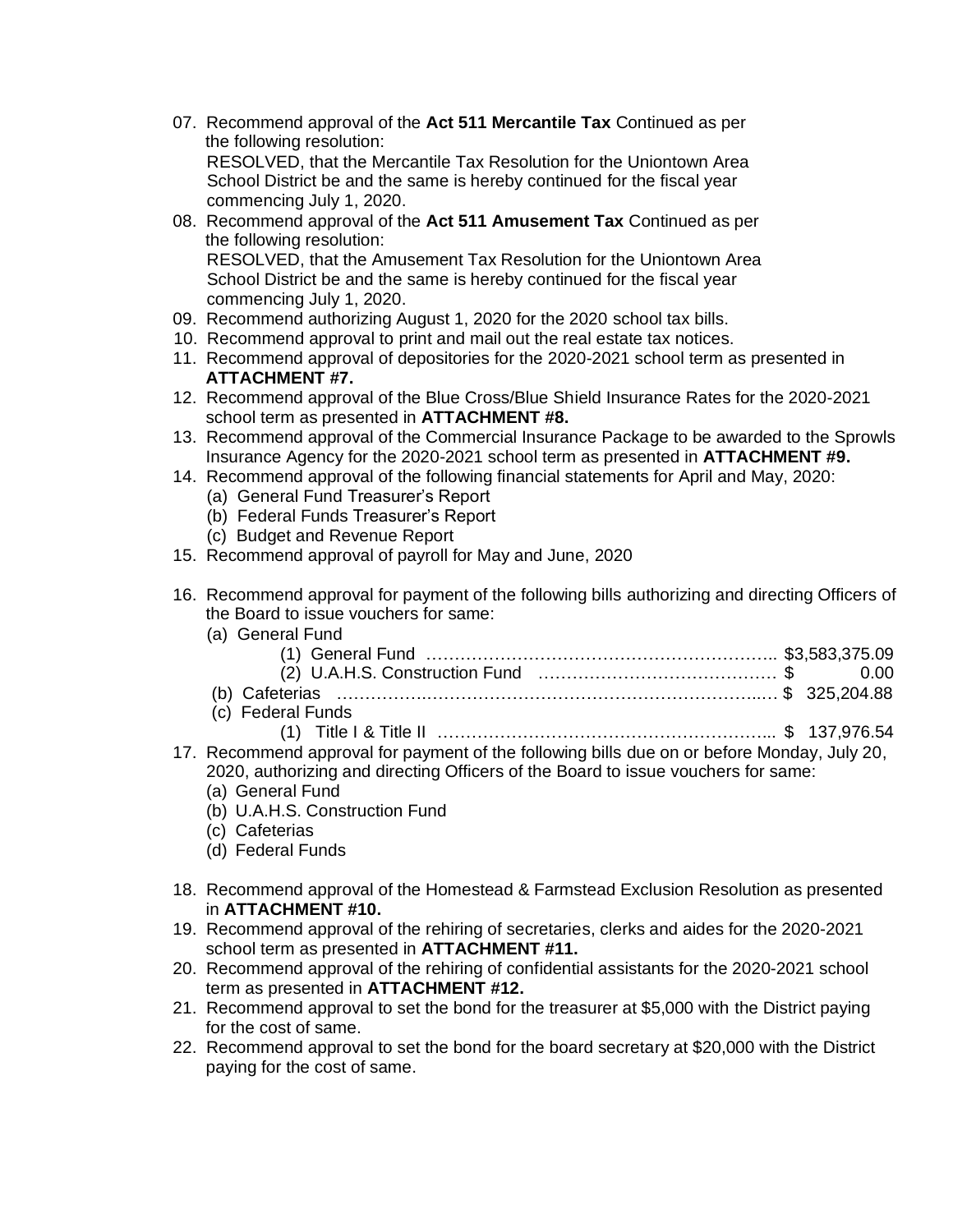- 23. Recommend approval to set meal prices for the 2020-2021 school term as follows:
	- (a) Breakfast for all \$1.35
	- (b) Reduced Breakfast \$ .30
	- (c) Elementary Lunch \$1.95
	- (d) Secondary Lunch \$2.20
	- (e) Adult Lunch \$3.75
	- (f) Reduced Lunch  $$.40$
- 24. Recommend approval of the ala carte pricing for the District cafeterias for the 2020-2021 school term as presented in **ATTACHMENT #13.**
- 25. Recommend approval of the tax anticipation note as presented in **ATTACHMENT #14.**

#### **D. PERSONELL (Pam Neill)**

- 01. Recommend approval of the resignation of Robin Ellington, cafeteria employee, effective 4/06/2020.
- 02. Recommend approval of the resignation of Jennifer Kearns, substitute aide, effective 1/26/2018.

# **E. POLICY/PROCEDURE (Dorothy J. Grahek)**

01. Recommend approval of the rehiring of medical personnel for the 2020-2021 school term as presented in **ATTACHMENT #15.**

# **F. STUDENT ACTIVITIES (Don Rugola)**

- 01. Recommend approval of the 2020-2021 agreement with NovaCare for the Athletic Trainer Intern to be assigned by the district as presented in **ATTACHMENT #16.**
- 02. Recommend approval to accept the resignation from Matthew Girod as Assistant Varsity Cross Country Coach effective 6/09/2020.
- 03. Recommend approval to accept the resignation from Aaron Scott as Athletic Director effective 06/01/2020.
- 04. Recommend approval to accept the resignation from Josh Scully as Ski Club Sponsor effective 06/08/2020.
- 05. Recommend approval to accept the state mandated but locally developed Athletic, Health, and Safety Plan as developed by the administration in **ATTACHMENT #17**.

# **G. SAFETY/SECURITY (John Holt)**

- 01. Recommend approval of the rehiring of security personnel for the 2020-2021 school term as presented in **ATTACHMENT # 18.**
- 02. Recommend approval of the M.O.U. with the City Police as presented in **ATTACHMENT # 19.**
- 03. Recommend approval of the M.O.U. with the State Police as presented in **ATTACHMENT # 20.**

# **H. TECHNOLOGY (William Rittenhouse, Jr.)**

- 01. Recommend approval of the rehiring of technology personnel for the 2020-2021 school term as presented in **ATTACHMENT #21.**
- 02. Recommend approval of the Lease between Apple Financial Services and Uniontown Area School District as presented in **ATTACHMENT #22.**